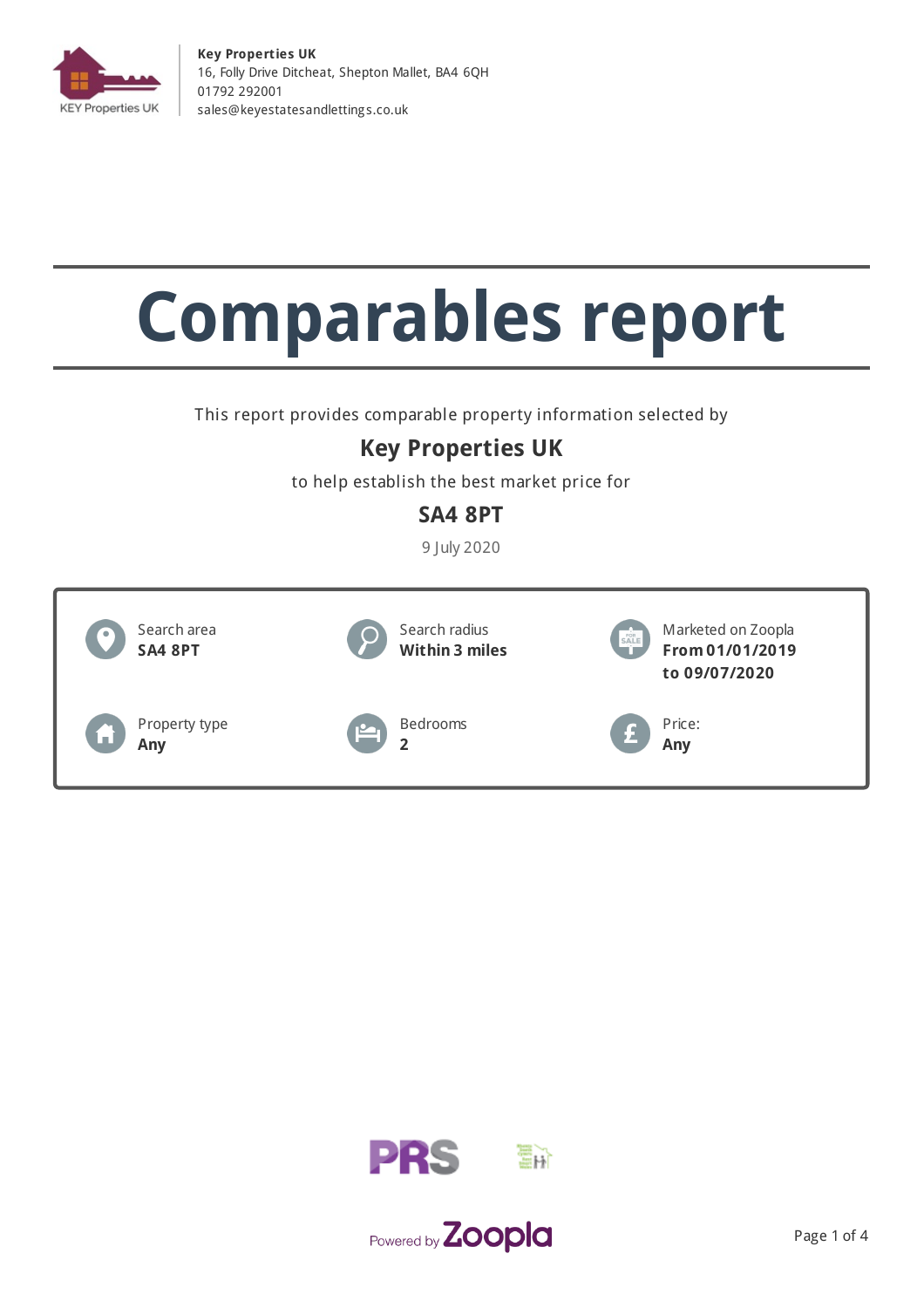

#### **Key Properties UK**

16, Folly Drive Ditcheat, Shepton Mallet, BA4 6QH 01792 292001 [sales@keyestatesandletting](mailto:sales@keyestatesandlettings.co.uk) s.co.uk

### **Comparable properties**



## **Comparable sale properties**

|                 |             |               | <b>CONSTRUCTION</b> |
|-----------------|-------------|---------------|---------------------|
| I               | I<br>I<br>_ | I<br>__<br>__ | m<br>ш              |
|                 |             |               |                     |
| <b>KENSUCKS</b> | I<br>I      |               | I<br>H              |
|                 |             |               |                     |



| $\bigcup$ £119,000 |            |                      |                      | 62 Ffordd Cambria, Pontarddulais, Swansea SA4 8AF      | <b>Distance: 0.59 miles</b> |
|--------------------|------------|----------------------|----------------------|--------------------------------------------------------|-----------------------------|
|                    |            |                      |                      | <b>2</b> Terraced house / Freehold Sale date: Dec 2019 |                             |
| Price:             | Sale date: | Dec 2019<br>£119,000 | lul 2015<br>£115,000 | May 2011<br>£108,995                                   |                             |



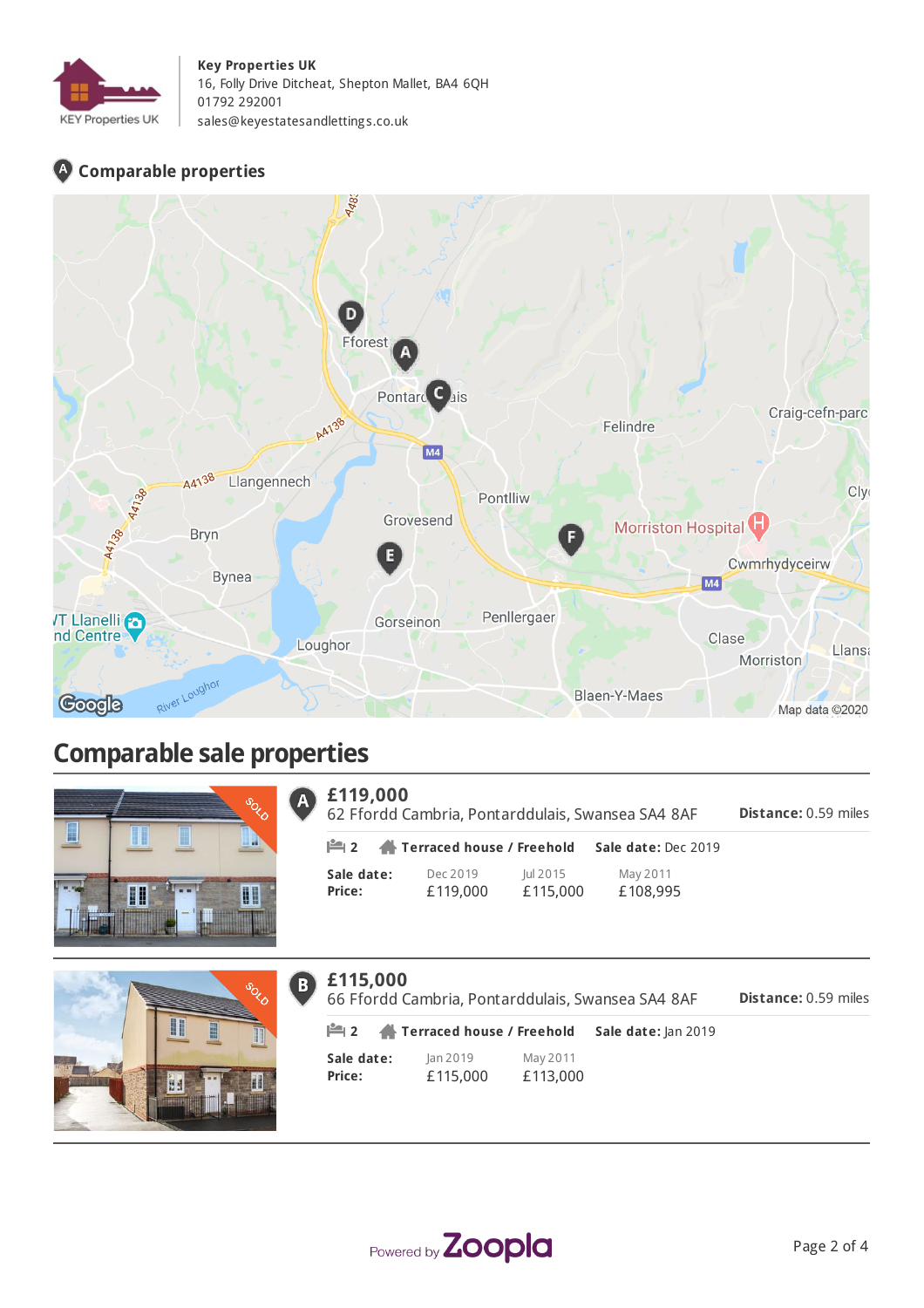

#### **Key Properties UK** 16, Folly Drive Ditcheat, Shepton Mallet, BA4 6QH 01792 292001 [sales@keyestatesandletting](mailto:sales@keyestatesandlettings.co.uk) s.co.uk

# **Comparable sale properties**



| $6$ £122,500<br>17 Pen Y Pwll, Pontarddulais, Swansea SA4 8EH<br><b>Distance: 0.78 miles</b> |                      |                      |                      |                     |  |  |
|----------------------------------------------------------------------------------------------|----------------------|----------------------|----------------------|---------------------|--|--|
| $\mathbb{H}$ 2 $\mathbb{A}$ End terrace house / Freehold                                     |                      |                      | Sale date: Nov 2019  |                     |  |  |
| Sale date:<br><b>Price:</b>                                                                  | Nov 2019<br>£122,500 | Sep 2007<br>£107,300 | Sep 2007<br>£116,000 | Mar 2002<br>£54,425 |  |  |





|  |  | £110,000 |  |  |
|--|--|----------|--|--|
|--|--|----------|--|--|

**Distance:** 1.28 miles 15 Carmarthen Road, Fforest, Pontarddulais, Swansea SA4 0TX

**Sale date: Price:** Jun 2019 £110,000 Apr 2018 £65,000 May 2007 £113,000 Apr 2006 £82,000 Feb 1999 £25,000 **2 Terraced house Sale date:** Jun 2019

| £110,000<br><b>Distance: 3 miles</b><br>37 Heol Gwenallt, Gorseinon, Swansea SA4 4JP |                           |                     |                     |                     |  |  |  |
|--------------------------------------------------------------------------------------|---------------------------|---------------------|---------------------|---------------------|--|--|--|
| $\mathbb{H}$ 2                                                                       | Terraced house / Freehold |                     | Sale date: Feb 2020 |                     |  |  |  |
| Sale date:<br>Price:<br>Nov 2000<br>£38,950                                          | Feb 2020<br>£110,000      | Sep 2016<br>£97,500 | May 2014<br>£78,000 | Nov 2004<br>£78,000 |  |  |  |



## **£115,000**

E)

**Distance:** 3.13 miles 6 Tro Tircoed, Tircoed Forest Village, Penllergaer,

|                      | Swansea SA4 9FU      |                     |                                                         |  |
|----------------------|----------------------|---------------------|---------------------------------------------------------|--|
|                      |                      |                     | <b>2</b> Terraced house / Leasehold Sale date: Mar 2020 |  |
| Sale date:<br>Price: | Mar 2020<br>£115.000 | Nov 2000<br>£49.995 |                                                         |  |